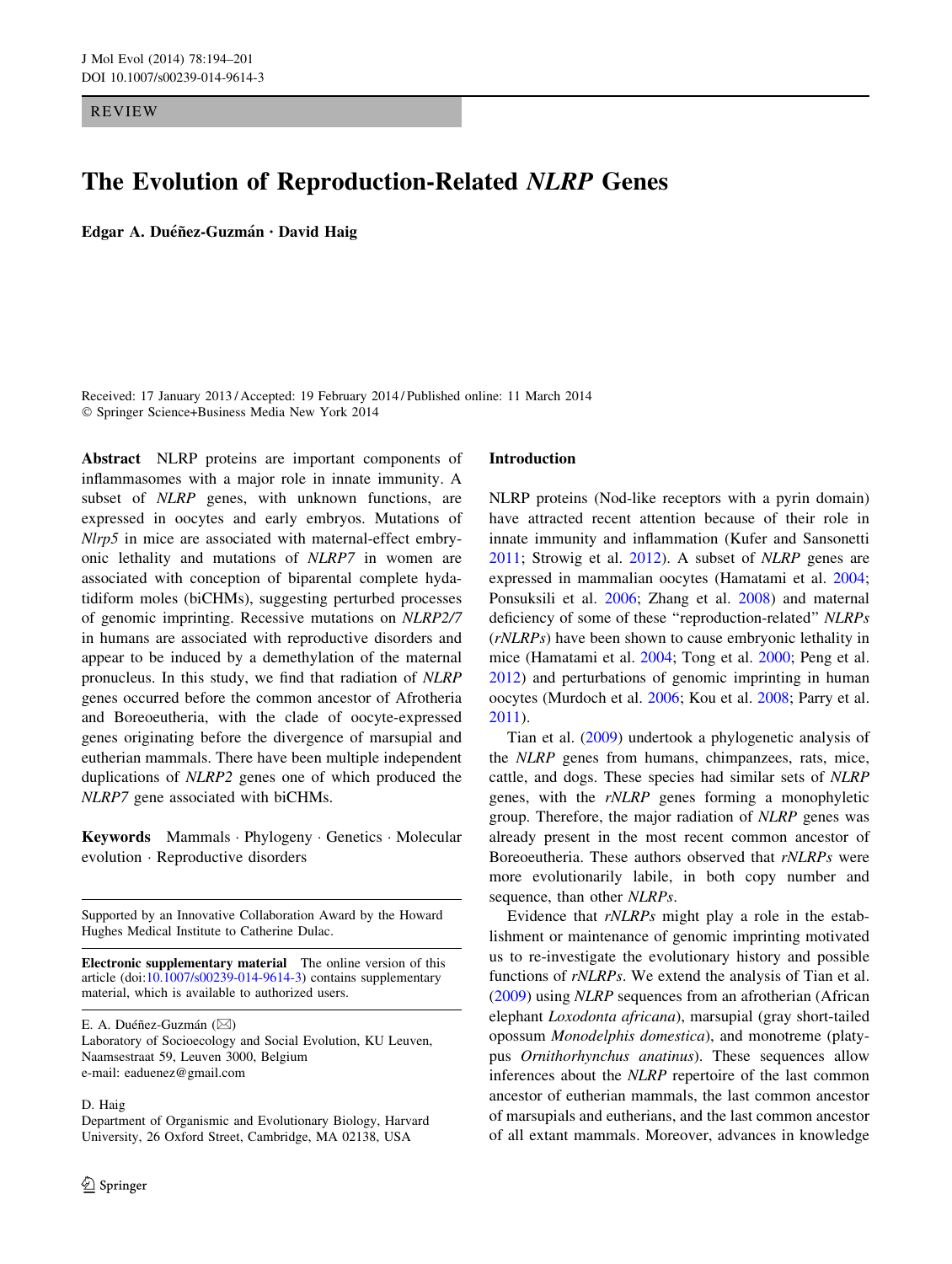of the effects of rNLRPs allows us to speculate about the role of these genes in genomic imprinting and reproductive disorders of mice and humans.

# Results

## Mammalian NLRP Repertoires

NLRP genes occur at eight locations in the human genome: 11p15.5 (NLRP6); 11p15.4 (NLRP10); 11p15.4 (NLRP14, 1 Mb from NLRP10); 19q13.42 (NLRP12); 19q13.42 (NLRP2, NLRP7); 19q13.43 (NLRP4, 5, 8, 9, 11, 13); 1q44 (NLRP3); and 17p13.2 (NLRP1). NLRP genes were found in the elephant genome at seven of these locations (based on conserved flanking markers). The exception was elephant NLRP6 which occurs on an unassembled fragment without flanking markers. The elephant genome contains an additional NLRP gene between MID2 and VSIG1 that we have provisionally named NLRPX (currently annotated as NLRP12-like in elephant, macaque, and marmoset). An NLRP pseudogene is located between these markers on the human X chromosome (NLRP3P). NLRPX-related sequences are sister to a clade containing NLRP10 genes in our phylogenetic tree.

Four NLRP genes are currently annotated in the opossum genome. *NLRP10* is located on opossum chromosome 4 between GVIN1 (corresponding to the GVINP1 pseudogene at human 11p15.4) and CSMD2 (human ortholog at 1p34). Two other opossum NLRPs also map to chromosome 4: one appears orthologous to NLRP12 whereas the other (provisionally named NLRPa, currently annotated as NLRP12) appears in our phylogeny as sister to the rNLRP clade albeit with weak support. The fourth gene (provisionally named *NLRP5-like*, currently annotated as NLRP14-like) occurs next to EPN1 on an unassembled fragment. Human EPN1 neighbors the cluster of six rNLRPs at 19q13.43.

Five *NLRP* genes were found in the platypus genome. Four appear to be orthologs of human NLRP3 (currently annotated as NLRP12-like), NLRP6, NLRP10 and NLRP12. The fifth (provisionally named  $\psi$  NLRP10, currently annotated as NLRP3-like) occurs on the same fragment as NLRP10 and is possibly a monotreme-specific duplicate of that gene. None of the platypus genes group with the rNLRPs.

Figure [2](#page-4-0) summarizes the NLRP repertoires of the mammalian species used in this study. We represent the data as a table of species against NLRP genes with phylogenies depicted as a reference for both. The cells of the table are shaded according to the presence or absence of a given NLRP gene in a particular species.

## Phylogenetic Tree Root

Our tree places NLRP6 as sister to the other eutherian NLRP genes using chicken ''NLRP3'' to root the tree, similar to the analysis of Tian et al. [\(2009](#page-7-0)) who used the same root. A sister relation between NLRP6 and other mammalian NLRPs has been found repeatedly in phylogenetic analyses. These include analyses of NACHT (Hughes [2006;](#page-6-0) Laing et al. [2008](#page-7-0)) and LRR domains (Ng et al. [2011\)](#page-7-0) that rooted the NLRP clade using non-NLRP proteins. A slightly different root was proposed in a phylogenetic analysis of PYD domains that placed the root between a clade containing NLRP6 and NLRP10 and the other NLRP genes (Kersse et al. [2011](#page-7-0)).

# Diversification of NLRP2 and NLRP7

Figure [3](#page-4-0) presents a Bayesian phylogenetic tree for current genes and pseudogenes labeled NLRP2 or NLRP7 in the databases as of May, 2012. The primate-specific duplication noted by Tian et al. [\(2009](#page-7-0)) is confirmed but independent duplications have also occurred in pigs, cattle, horses, and elephants. We suggest, as an interim measure, that use of NLRP7 be restricted to genes of that name in the primate clade.

## Syntenic Analyses

Online Resource 3 shows the probable orthologies of all NLRP genes from humans against the other species of mammals, as well as chicken. These figures use the latest genome assemblies (as of May, 2012), which is why they differ slightly from the data-set used for the phylogenetic tree in Fig. [1.](#page-4-0)

## Discussion

Evolutionary History of NLRP Genes

The similarity of the NLRP repertoires of humans and elephants shows that the major radiation of NLRP genes, including rNLRP genes, had already occurred in the common ancestor of Afrotheria and Boreoeutheria.

Distal chromosome 4 of opossum contains genes with orthologs on human chromosomes 11p and 19q. Thus, the data are compatible with a scenario in which the opossum genome maintains ancestral linkage of NLRP genes that have been dispersed onto the equivalents of human 11p and 19q in eutherian mammals. Unfortunately, the evolutionary inference is weak because opossum, platypus, and chicken genomes are only partially assembled for these regions.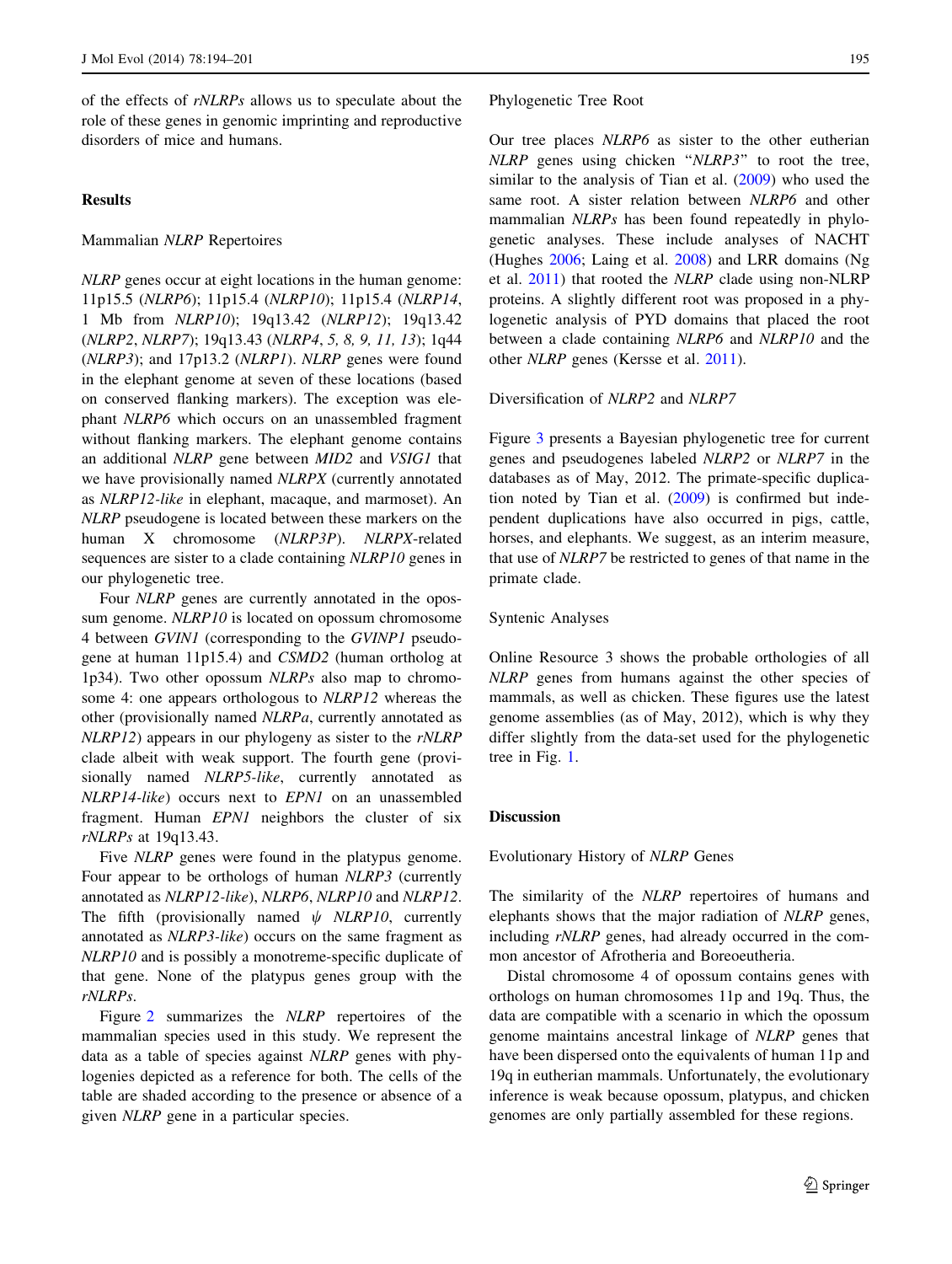The existence of *NLRPa* and *NLRP5-like* in opossum suggests that rNLRP genes evolved before the last common ancestor of Metatherian and Eutherian mammals. Our phylogenetic analysis (Fig. [1\)](#page-4-0) confirms that opossum NLRP5-like belongs to the rNLRP clade. Whether it is expressed in opossum oocytes is unknown. Conservation of synteny suggests NLRP5-like is probably located on opossum chromosome 4 with the other NLRP genes. Four out of four opossum NLRP genes plausibly map to a region of chromosome 4 with orthologs on human chromosomes 11p and 19q (where 12 out of 14 human NLRP genes are located).

Platypus NLRP3 is located adjacent to RPS5 and SLC27A5, genes whose orthologs are located near the telomere of human 19q (close to the major cluster of rNLRPs), whereas human NLRP3 is located near the telomere of chromosome 1q as part of a small, recent addition to an otherwise ancient linkage group (Haig [2005](#page-6-0)). Therefore, *NLRP3* may have been linked to *rNLRP* genes in the most recent common ancestor of monotremes and therian mammals. This leaves NLRP1 at human 17p13.2 as the only eutherian NLRP whose ortholog cannot be provisionally assigned to this ancestral linkage group.

However, a scenario that is consistent with our data is that rNLRPs were absent in the common ancestor of Monotremes and Metatherians. Then, a single rNLRP gene evolved in a common ancestor of Metatherians and Eutherians. This ancestral rNLRP is orthologous to possum NLRPa and it later diversified to give rise to the clusters NLRP2/7 and NLRP9/11/4/13/8/5, as well as NLRP14. NLRP2/7 may be still present in possum, but the current assembly does not contain them or their flanking markers (see Online Resource 3).

Lineage-Specific Duplications and Deletions

Our analysis provides evidence of lineage-specific duplications and deletions of NLRP genes in eutherian mammals. NLRP11 was previously proposed to be restricted to primates and NLRP4 to be restricted to Euarchontoglires (Tian et al. [2009](#page-7-0)) but we find orthologs of NLRP11 in pig and of NLRP4 in pig and horse (see Fig. [2](#page-4-0) and Online Resource 4). Pig NLRP11 represents an interesting example, because were it absent, parsimony would indicate a single loss of NLRP11 in Laurasiatheria. Its presence indicates independent losses in mouse, dog, horse, and cattle.

The data also suggests an independent loss of NLRP8 and NLRP13 in marmoset, mouse, and elephant. In particular, the marmoset genome has NLRP11 and NLRP4 alone in an unplaced fragment, while conservation of synteny suggests these genes should be placed between NLRP9 and NLRP5. A future assembly, however, might

reconstruct this area and place the fragment inside it, potentially also reconstructing NLRP8 and NLRP13.

A second phylogenetic reconstruction without any of the reconstructed pseudogenes is available in Online Resource 5. There are three minor differences between the phylogeny in Fig. [1](#page-4-0) (which includes pseudogenes) and Online Resource 5. First, the reversal of the divergence of the NLRP8-13 and NLRP5-14 gene pairs. Second, the NLRP10-X gene pair changing from being a monophyletic group with NLRP3 and NLRP12, to being its outgroup. Third and finally, possum NLRP5-like clustering with NLRP8 instead of NLRP5.

Maternal-Effect Lethality in Mice

Inactivation of Nlrp5 (also known as Mater) in mouse mothers causes arrested development of embryos at the two-cell stage whether or not an embryo inherits a functional copy of Nlrp5 from its father (Tong et al. [2000](#page-7-0)). Nlrp5 protein is associated with the cytoplasmic lattice of mouse oocytes and appears to be essential for the formation and/or stability of the lattice (Kim et al. [2010](#page-7-0)). Mitochondria of Nlrp5-deficient oocytes are scattered throughout the cytoplasm, rather than concentrated in the subcortical layer (Fernandes et al. [2012\)](#page-6-0). Knockdown of Nlrp2 or Nlrp14 mRNA in mouse oocytes similarly causes arrested development of embryos during early cleavage (Hamatami et al. [2004](#page-6-0); Peng et al. [2012](#page-7-0)).

Nlrp5 protein associates with Ecat1/Filia protein in mouse oocytes and early embryos (Ohsugi et al. [2008](#page-7-0); Zheng and Dean [2009\)](#page-7-0). Mutations in Filia cause maternaleffect embryonic lethality with apparent defects in the assembly of mitotic spindles (Zheng and Dean [2009](#page-7-0)). Filia belongs to a family of genes expressed in oocytes and early embryos (Pierre et al. [2007](#page-7-0)) that includes *C6orf221* (see below).

#### Perturbations of Genomic Imprinting in Humans

During normal embryonic development, the maternal allele is methylated and paternal allele unmethylated at most imprinting control regions (ICRs). The H19 ICR is an exception to this generalization, with an unmethylated maternal allele and methylated paternal allele (Reik and Walter [2001;](#page-7-0) Schulz et al. [2010](#page-7-0)). DNA in the sperm pronucleus of recently fertilized mammalian oocytes undergoes conversion of most 5-methylcytosine (5mC) to 5-hydroxymethylcytosine (5hmC) whereas 5mC is protected from this activity in the egg pronucleus (Iqbal et al. [2011](#page-7-0); Wossidlo et al. [2011\)](#page-7-0). Paternally derived chromosomes then progressively lose 5hmC during early embryonic development (Inoue and Zhang [2011](#page-6-0)). Taken together these results suggest that most ICRs are methylated in the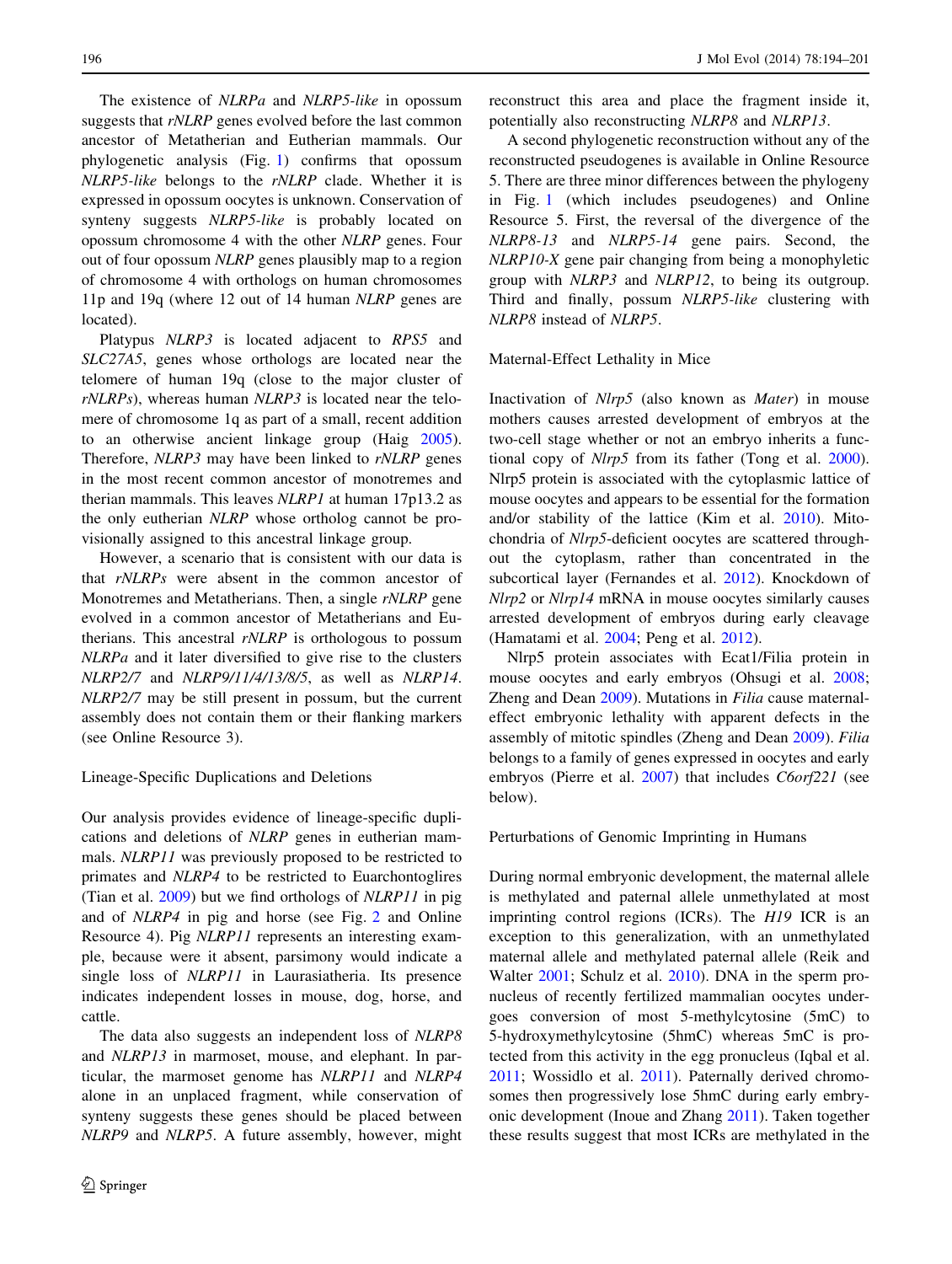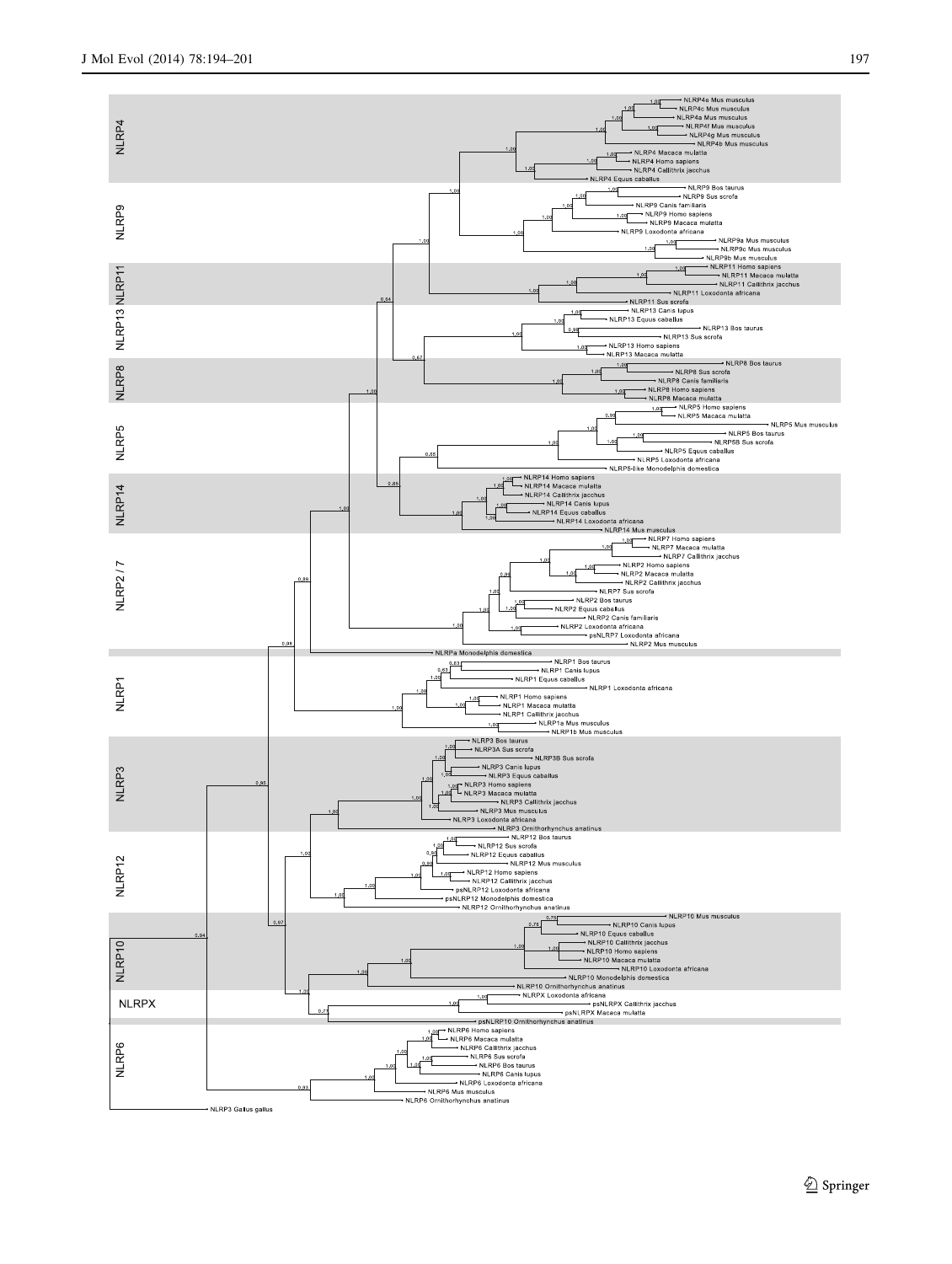<span id="page-4-0"></span>b Fig. 1 Consensus phylogenetic tree of the NLRP gene family. The phylogenetic tree was inferred using MrBayes for 10,000,000 time steps. We used 115 amino-acid sequences of NLRP genes and "pseudogenes" from 11 mammalian species (human, macaque, marmoset, mouse, pig, cattle, horse, dog, elephant, possum, and platypus) as well as one sequence from chicken as an outgroup

maternal germ line with paternal ICRs unmethylated because of demethylation of the sperm pronucleus after fertilization, with the methylated paternal H19 ICR somehow protected from this process.

Women homozygous for mutations of NLRP7 exhibit maternal-effect embryonic lethality in the form of the



Fig. 2 Presence and absence of NLRP genes in mammalian species. This table summarizes the known information about the distribution of NLRP genes across the mammalian species included in our analyses. The cells of the table are shaded according to the presence or absence of a given NLRP gene in a particular species. Light gray is used to indicate the presence of a single NLRP gene identified in the databases as ''protein coding.'' Light gray with a wave pattern is used if multiple copies of the gene are present, either identified as ''protein coding" or "pseudogene." Dark gray indicates that a single gene is present and identified as ''pseudogene.'' Black is used to denote the probable absence of the gene; in general, we consider a gene absent if it is not currently annotated in the species, absent from BLAST searches, and syntenic examination on the other mammalian species. We use white to denote that there is not sufficient evidence based on flanking markers to consider a gene absent

repeated conception of biparental complete hydatidiform moles (biCHMs) (Murdoch et al. [2006](#page-7-0); Kou et al. [2008](#page-7-0); Parry et al. [2011](#page-7-0)). These "embryos" exhibit biparental non-methylation of most imprinting control regions (ICRs), with the notable exception of the H19 ICR (Kou et al. [2008](#page-7-0); El-Maarri et al. [2003](#page-6-0)). Women with mutations of both alleles of C6orf221 also produce biCHMs with loss of differential methylation at most ICRs except H19 (Parry et al. [2011;](#page-7-0) Judson et al. [2002\)](#page-7-0). Thus, loss-of-function of NLRP7 and C6orf221 cause similar perturbations of imprinting. *C6orf221* belongs to the *Ecat/Filia* gene family whose members are expressed in oocytes and early embryos and are known to interact with NLRP proteins (Zheng and Dean [2009\)](#page-7-0).

The methylation pattern of biCHMs would be explained if maternal ICRs become demethylated in embryos because of a failure to protect the maternal pronucleus from conversion of 5mC to 5hmC. One possibility is that maternal deficiency of *NLRP7* or *C6orf221* results in a disruption of



Fig. 3 Consensus phylogenetic tree of NLRP2 and NLRP7. The phylogenetic tree was inferred using MrBayes for 1,000,000 time steps. We used 19 amino-acid sequences of all available NLRP genes and ''pseudogenes'' denoted as NLRP2 or NLRP7 in the mammalian species used in our other analyses, as well as human NLRP14 as an outgroup. Potentially independent duplications of NLRP2/7 can be seen in Laurasiatheria, primates, and elephant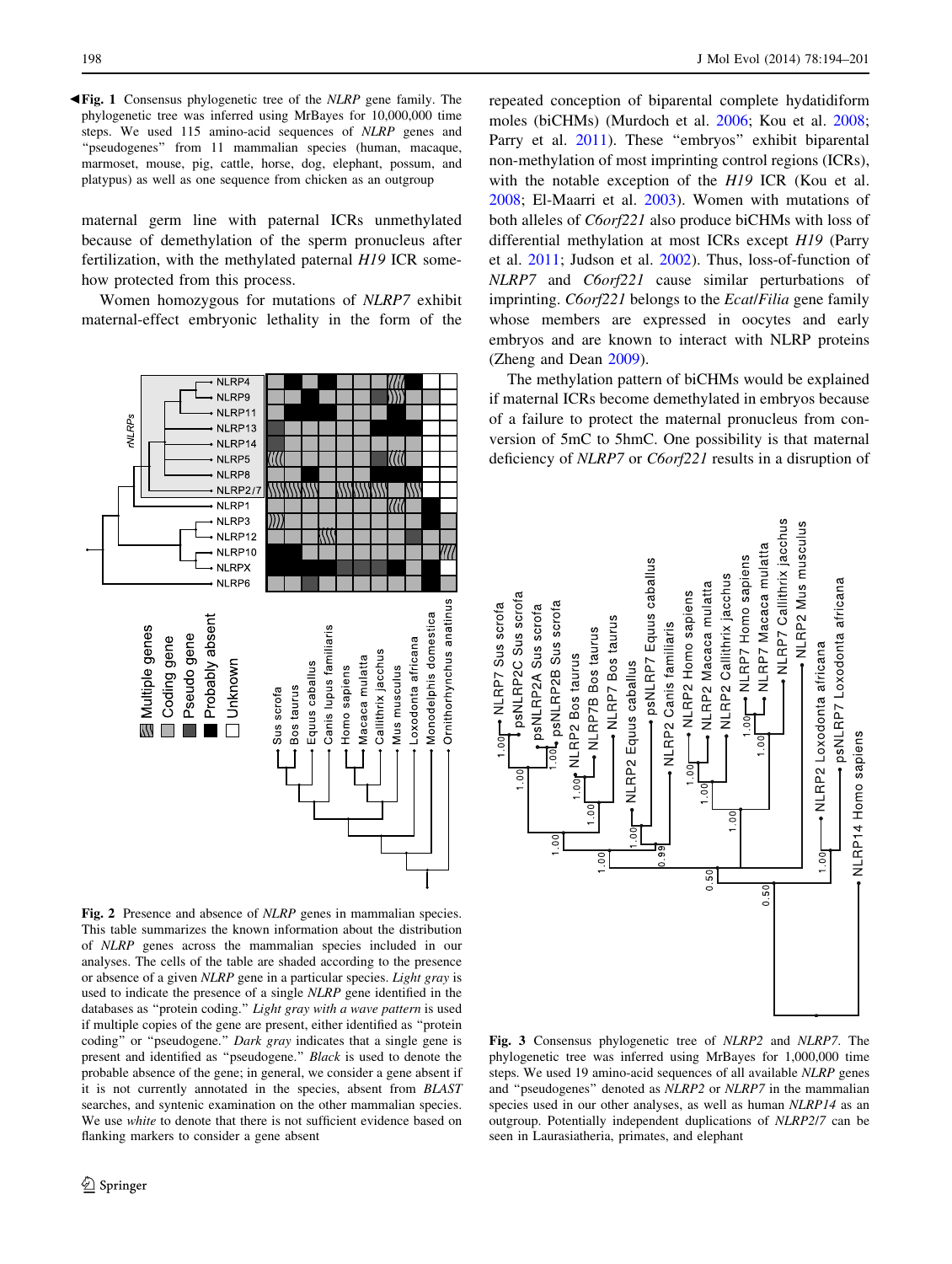spatial relations in the fertilized oocyte causes the egg pronucleus to be subject to the same epigenetic modifications as the sperm pronucleus.

Human NLRP7 is the product of a recent duplication of NLRP2. Maternal homozygosity for a frame-shift mutation in NLRP2 has been associated with loss of ''maternal'' methylation at 11p15.5 and a clinical diagnosis of Beckwith–Wiedemann syndrome (BWS) in offspring (Meyer et al. [2009\)](#page-7-0). Finally, two individuals with phenotypic features of BWS have been reported with independent breakpoints in ZNF215 (ZKSCAN11), a gene immediately adjacent to NLRP14 (Alders et al. [2000\)](#page-6-0).

## **Conclusions**

Our analysis shows that all the major NLRP genes are present in eutherian mammals and that rNLRP-related genes are present in marsupials. The rNLRPs have a complex history of independent duplications in several eutherian lineages. While strong inferences about the origin of rNLRP genes remain elusive, the following scenario is consistent with the data. The appearance and diversification of rNLRP genes in the common ancestor of Metatherians (where opossum chromosome 4 maintains ancestral linkage of NLRP genes) and Eutherians, followed by breakage of linkage and consequent dispersal to their present locations in eutherian mammals.

Mutations in NLRP2 and NLRP7 in humans have been associated with disorders of genomic imprinting, Beckwith–Wiedemann syndrome and biparental complete hydatidiform moles. A plausible explanation is that deficiencies of NLRP2 and NLRP7 result in the maternal pronucleus being subject to the programmed demethylation that is normally restricted to the paternal pronucleus. Because human NLRP2 and NLRP7 are the product of a primate-specific duplication, mice are perhaps not the best model organisms to study these reproductive disorders.

# Methods

### Data-Set and Syntenic Analyses

A total of 116 amino-acid sequences for NLRP proteins were obtained from GenBank (Benson et al. [2011](#page-6-0)) and used in the phylogenetic analyses. We used a combination of genes annotated as NLRP or NLRP-like, identified as protein coding or as pseudogenes. Online Resource 2 contains the accession numbers of the sequences used in our analyses.

We focused on genes from human (Homo sapiens), macaque (Macaca mulatta), marmoset (Callithrix jacchus), cattle (Bos taurus), pig (Sus scrofa), dog (Canis lupus familiaris), horse (Equus caballus), mouse (Mus musculus), elephant (Loxodonta africana), opossum (Monodelphis domestica), platypus (Ornithorhyunchus anatinus), and chicken (Gallus gallus). Blastp (Altschul et al. [1997\)](#page-6-0) was used with the 14 human NLRPs as queries to the nonredundant protein sequences (NCBI: nr) to assure no other NLRP proteins were undetected from these taxa. The sequence data used in the main phylogeny (Fig. [1\)](#page-4-0) was collected on or before September 2011, using the current genome assemblies at the time. While new assemblies for dog, cattle, and pig are available at the time of this writing, there are no new assemblies for elephant, possum, or platypus. Therefore, we chose not to redo our analyses, for the new data do not pertain the initial diversification of NLRP genes.

A total of 112 protein sequences were available for NLRP genes from the species listed above and identified as protein coding. A gene annotated as NLRP1-like in chicken [GenBank:XP\_422818.3] and one of the two NLRP5s annotated in pig [GenBank:NP\_001156879.1] were outliers in our preliminary alignments and phylogenetic trees and were excluded from further analyses. The NLRP1-like gene of chicken is on chromosome 9 in a region of conserved synteny with human chromosome 3 from which no NLRP or NLRP-like has been reported. The results of blastp using chicken NLRP1-like as query shows that the most likely ortholog is an uncharacterized protein with IFT80 and IL12A as flanking markers in mammalian species. The characterization of this protein as NLRP1-like is likely due to the presence of FIIND and DEATH domains, which are also present in mammalian NLRP1 genes.

Six ''pseudogenes'' were included in our analysis: two from elephant, and one each from macaque, marmoset, opossum, and platypus. Pseudogene sequences were transformed into amino acid sequences by identifying exon boundaries and removing frame shifts. These reconstructed ''proteins'' aligned well with proteins encoded by orthologous NLRP genes.

Blastn was performed to look for other pseudo-genes or gene traces in the genomes of possum and platypus, but no significant hits were found. Additionally, orthologous and paralogous relationships were established by inspecting flanking markers of all *NLRP* genes in the genome assemblies for all species used. We considered enough evidence for the absence of an NLRP gene/pseudogene when neither Blast nor syntenic analyses could find suitable candidates (see Online Resource 3).

When a gene was suspected absent, we performed a tblastn search with the corresponding human  $NLRP$  gene(s) as query. A cut-off E-value of  $10^{-10}$  was used throughout. The only non-NLRP hits in non-human mammals were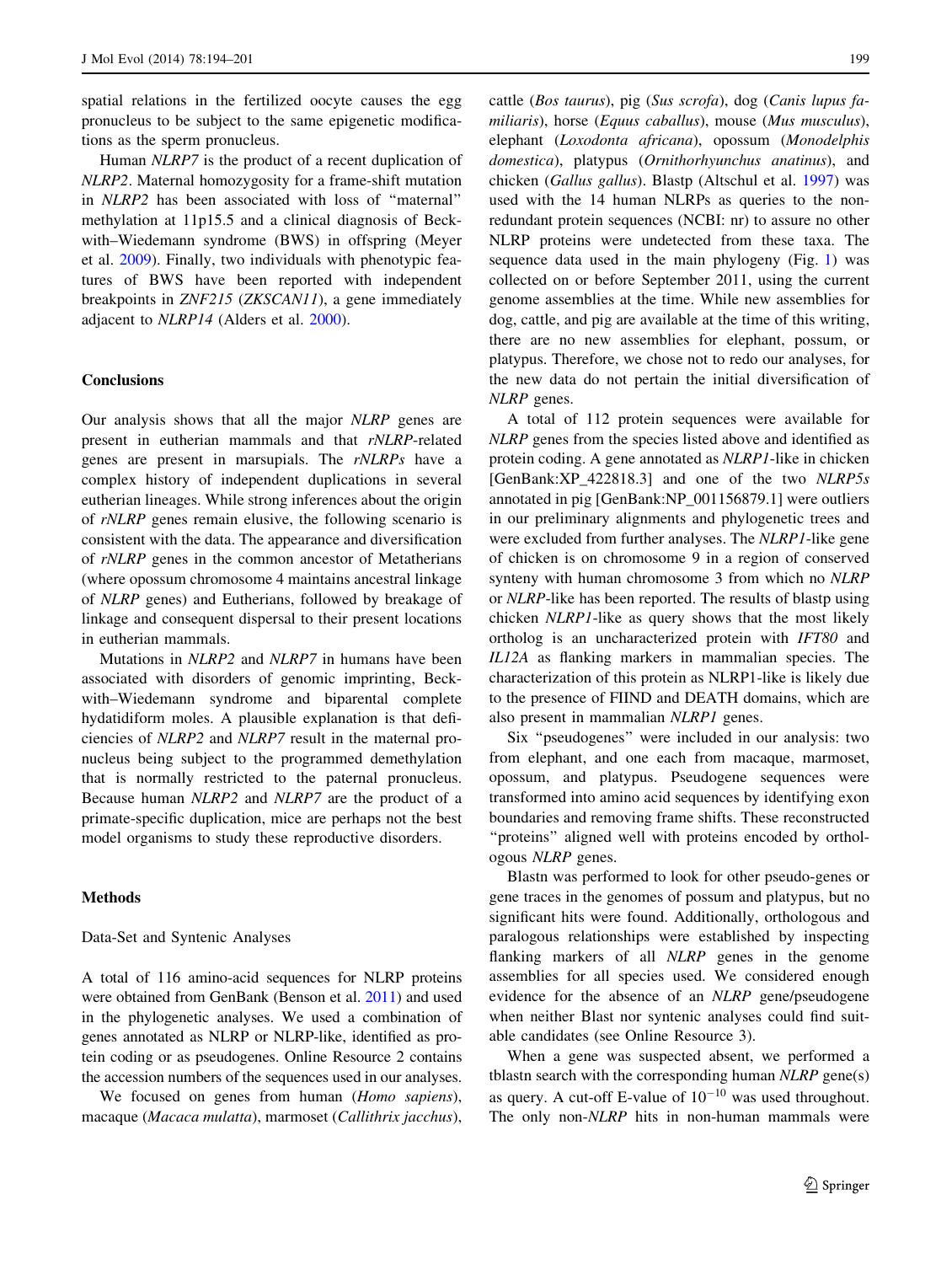<span id="page-6-0"></span>CARD4, CARD15, CIITA, NOD1, NOD2, NOD4, NLRC3, NLRC5, NLRX1, and RNH1. All of these hits are due to the presence of shared domains with NLRP genes. Furthermore, all these non-human hits were found in synteny with the corresponding human genes and their flanking genes.

# Sequence Alignment and Phylogenetic Analyses

We used UGENE as our working platform (Okonechnikov et al. [2012](#page-7-0)). Multiple sequence alignments were performed with T-Coffee (Notredame et al. [2000\)](#page-7-0) and are available upon request. The phylogenetic trees were reconstructed with Maximum Likelihood (ML) methods using Garli (Zwickl [2006\)](#page-7-0) and Bayesian estimation (BA) using MrBayes (Ronquist and Huelsenbeck [2003](#page-7-0); Huelsenbeck and Ronquist 2001).

For the Bayesian reconstructions we used 2 runs, each with 4 chains and a burn-in fraction of 0.25. The runs were carried for an initial one million iterations, with increments of one million iterations until convergence. We declared a run to converge when the differences in the Log-Likelihood were less than 0.1 % for the last million iterations and the Potential Scale Reduction Factor convergence criterion was within 1 % of 1. For the Maximum Likelihood reconstruction we used 2 search repetitions running for 5 million generations with 100 bootstrap iterations from an initially random tree. The  $JTT+G+F$  model of amino-acid evolution using the observed aminoacid frequencies (Jones et al. [1992\)](#page-7-0) was selected based on the best Log-Likelihood score provided by ProtTest (Darriba et al. 2011).

The consensus tree (Online Resource 1) was constructed by merging the results from ML and BA using DendroPy (Sukumaran and Holder [2010](#page-7-0)). We chose to present only the Bayesian tree in Fig. [1](#page-4-0) because it is more resolved.

In contrast to Tian et al. ([2009\)](#page-7-0), we included all aminoacids available from all sequences into the analysis, which included several partial and low-quality sequences. It is generally accepted that using partial sequences diminishes the accuracy of the inferred phylogeny. This detrimental effect is, however, still not well understood, with researchers suggesting detrimental effects ranging from insignificant to severe Wiens ([2003\)](#page-7-0); Hartmann and Vision (2008); Burleigh et al. (2009); Kück et al. [\(2010](#page-7-0)). Several approaches have been suggested to increase phylogenetic inference accuracy, ranging from masking (i.e., removal) of problematic data to the statistical simulation of missing data Hartmann and Vision  $(2008)$ ; Kück et al.  $(2010)$  $(2010)$ . However, Bayesian and, to a lesser extent, Maximum Likelihood approaches seem to be particularly resilient to missing data, with consistently high accuracy being achieved even in the absence of up to 95 % of some of the samples (Wiens and Moen [2008;](#page-7-0) Wiens and Morrill [2011](#page-7-0)). In our case, only 11 out of the 116 sequences (less than

10%) are partial (NLRP6 of elephant and platypus, NLRPb of possum, NLRP3 and NLRP11 of marmoset) or low quality (NLRP5 and NLRP10 of elephant and horse, respectively, NLRP1 of elephant, and NLRP11 of pig). Also, the missing data of partial sequences is presumably small and is therefore unlikely it has a strong effect on accuracy. In particular, the shortest partial sequence corresponds to the NLRP6 of platypus which has a length of 417 amino-acids. The longest NLRP6 is in macaques and has 1045 amino-acids, while the longest NLRP sequence overall is NLRP1, also in macaques, which has 1475 amino-acids. Therefore, we can conservatively estimate less than 30 % missing data in less than 10 % of the sequences.

In Online Resource 5, we performed a phylogenetic recontructions of the NLRP genes in Fig. [1](#page-4-0) leaving out all reconstructed pseudogene sequences.

### References

- Alders M, Ryan A, Hodges M, Bliek J, Feinberg AP, Privitera O, Westerveld A, Little PFR, Mannens M (2000) Disruption of a novel imprinted zinc-finger gene, ZNF215, in Beckwith–Wiedemann syndrome. Am J Hum Genet 66:1473–1484
- Altschul SF, Madden TL, Schäffer AA, Zhang J, Zhang Z, Miller W, Lipman DJ (1997) Gapped BLAST and PSI-BLAST: a new generation of protein database search programs. Nucleic Acids Res 25:3389–3402
- Benson D, Karsch-Mizrachi I, Lipman D, Ostell J, Wheeler D (2011) Genbank. Nucleic Acids Res 39:32–37
- Burleigh JG, Hilu K, Soltis D (2009) Inferring phylogenies with incomplete data sets: a 5-gene, 567-taxon analysis of angiosperms. BMC Evol Biol 9:61
- Darriba D, Taboada GL, Doallo R, Posada D (2011) ProtTest 3: fast selection of best-fit models of protein evolution. Bioinformatics 27:1164–1165
- El-Maarri O, Seoud M, Coullin P, Herbiniaux U, Oldenburg J, Rouleau G, Slim R (2003) Maternal alleles acquiring paternal methylation in biparental complete hydatidiform moles. Hum Mol Genet 12:1405–1413
- Fernandes R, Tsuda C, Perumalsamy AL, Naranian T, Chong J, Acton BM, Tong ZB, Nelson LM, Jurisicova A (2012) NLRP5 mediates mitochondrial function in mouse oocytes and embryos. Biol Reprod 86:138
- Haig D (2005) The complex history of distal human chromosome 1q. Genomics 86:767–770
- Hamatami T, Falco G, Carter MG, Akutsu H, Stagg CA, Sharov AA, Dudekula DB, VanBuren V, Ko MSH (2004) Age-associated alteration of gene expression patterns in mouse oocytes. Hum Mol Genet 13:2263–2278
- Hartmann S, Vision T (2008) Using ests for phylogenomics: can one accurately infer a phylogenetic tree from a gappy alignment? BMC Evol Biol 8:95
- Huelsenbeck JP, Ronquist F (2001) Mrbayes: Bayesian inference of phylogeny. Bioinformatics 17:754–755
- Hughes AL (2006) Evolutionary relationships of vertebrate nacht domain-containing proteins. Immunogenetics 58:785–791
- Inoue A, Zhang Y (2011) Replication-dependent loss of 5-hydroxymethylcytosine in mouse preimplantation embryos. Science 334:194